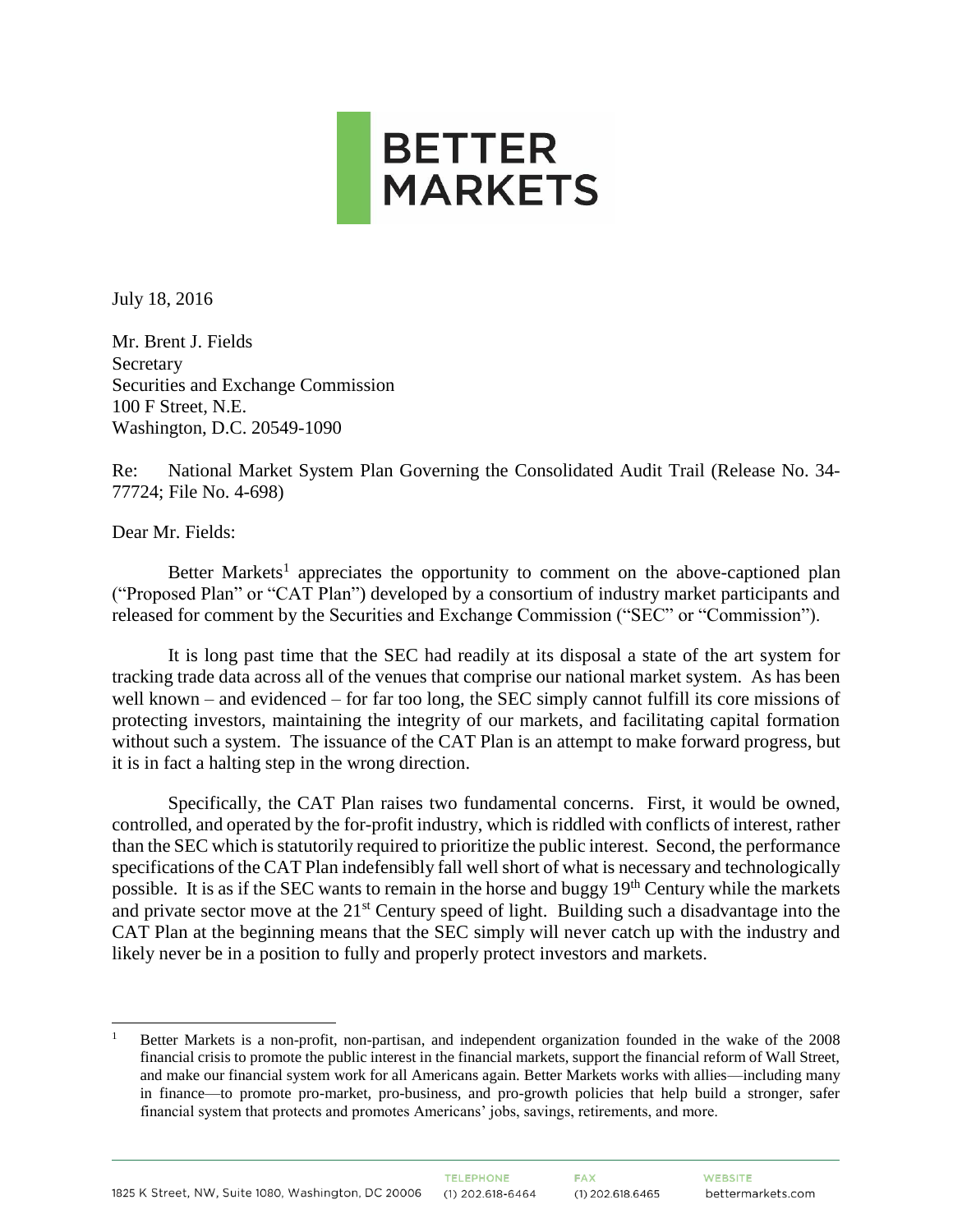The SEC must address these problems before finalizing and implementing any plan and the CAT Plan in particular.

### **BACKGROUND**

In 2012, the Commission adopted Rule  $613$  of Regulation NMS<sup>2</sup> under the Securities Exchange Act of 1934, requiring national securities exchanges and national securities associations (also known as self-regulatory organizations (SROs)) to jointly submit a national market system ("NMS") plan—

"to create, implement, and maintain a consolidated order tracking system, or consolidated audit trail, with respect to the trading of orders in NMS securities, that would capture customer and order event information for orders in NMS securities, across all markets, from the time of order inception through routing, cancellation, modification, or execution."<sup>3</sup>

In adopting Rule 613, the Commission reflected on the difficulties of performing its oversight responsibilities in today's complex, dispersed, and highly automated national market system, especially when it needs to piece together "disparate data from a variety of existing information systems lacking in completeness, accuracy, accessibility, and or timeliness."<sup>4</sup>

The Flash Crash in May of 2010 vividly illustrated the need for a much more comprehensive, coherent, and accessible data trail. After the Flash Crash, it took the SEC and the Commodity Futures Trading Commission (CFTC) over four months and thousands of staff hours to reconstruct the events that spanned less than 18 minutes, largely because the SEC had neither the tools nor the data to understand how and why the stock market experienced its steepest intraday drop ever.<sup>5</sup> Events like the Flash Crash can "dramatically erode investor confidence and participation in the capital markets for years to come, leading to reduced liquidity and higher transaction costs."<sup>6</sup>

In fact, since 2010, we have witnessed other sudden and major trading upheavals that have indeed shaken the confidence of investors in the markets. In April 2013, the S&P lost \$121 billion in value after the AP twitter account was hacked and posted false, market-moving reports.<sup>7</sup> Markets were again thrown into uncertainty on August  $24<sup>th</sup>$ , 2015 when 40% of NASDAQ-100 companies hit daily lows that were more than 10% below previous day closing price and over 19%

 $\sqrt{2}$ Securities covered by Reg NMS, include, "any security or class of securities for which transaction reports are collected, processed, and made available pursuant to an effective transaction reporting plan, or an effective national market system plan for reporting transactions in listed options." 17 C.F.R. § 242.600.

<sup>3</sup> *See* Securities Exchange Act Release No. 67457 (July 18, 2012). Available at [https://www.sec.gov/rules/final/2012/34-67457.pdf.](https://www.sec.gov/rules/final/2012/34-67457.pdf)

<sup>4</sup> *See* id., p. 6.

<sup>5</sup> Although we note that the arrest of Navinder Singh Sarao in London raises serious questions about the quality and validity of that reconstruction and the conclusions drawn from it. *See*, e.g., [https://next.ft.com/content/6bdd4198-44c5-11e5-b3b2-1672f710807b.](https://next.ft.com/content/6bdd4198-44c5-11e5-b3b2-1672f710807b) The article discusses strategies Mr. Sarao used to manipulate the markets which were not discovered by the SEC/CFTC in time for their Flash Crash report.

<sup>6</sup> *See* "Exchange-Traded Funds, Market Structure, and the Flash Crash." Ananth Madhavan. Financial Analyst Journal, Vol 68, No. 4, p.20, (2012).

<sup>7</sup> *See* ["Twitter Speaks, Markets Listen and Fears Rise"](http://www.nytimes.com/2013/04/29/business/media/social-medias-effects-on-markets-concern-regulators.html?_r=0) Amy Chozick and Nicole Perlroth. New York Times, April 28, 2013.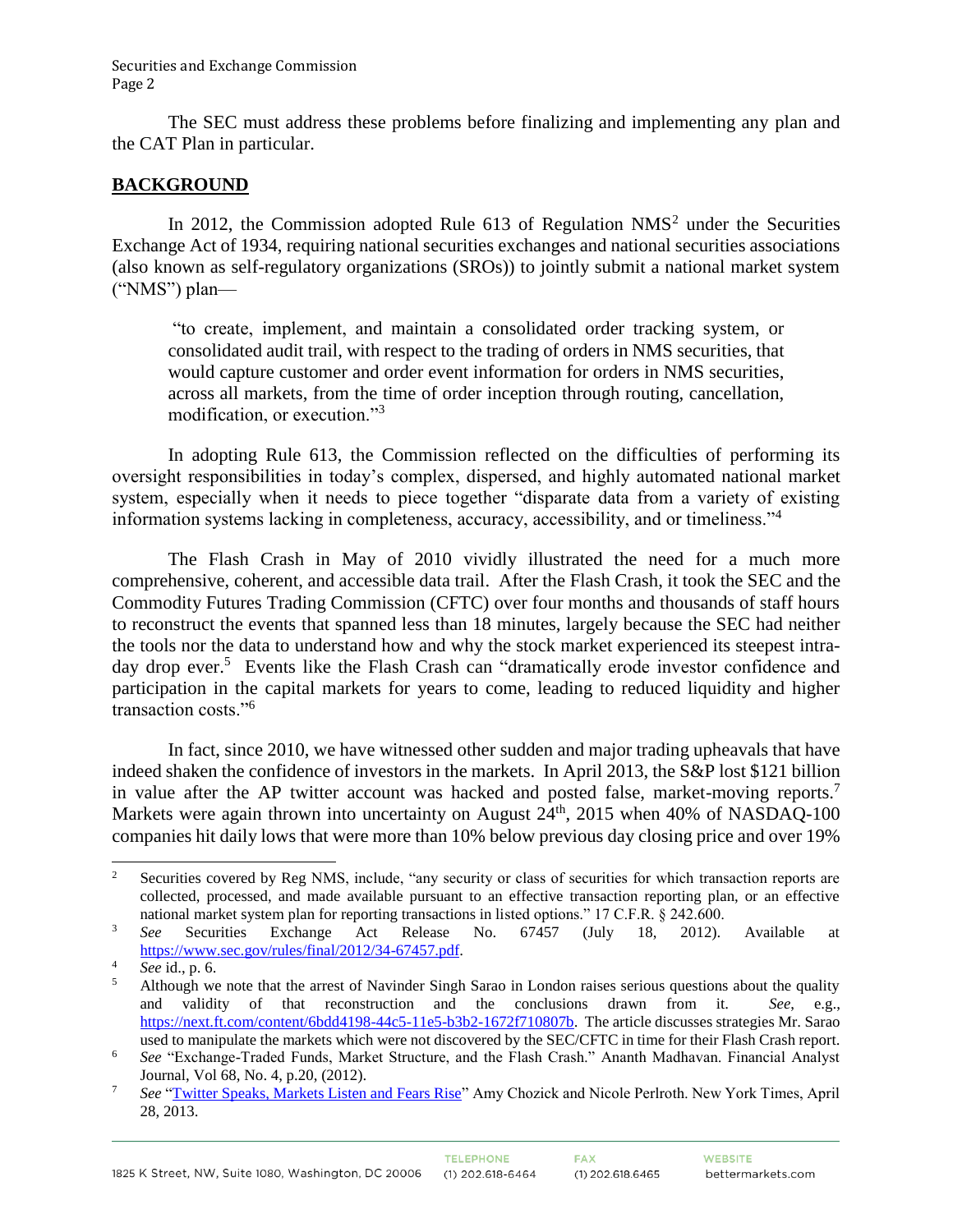of Exchange Traded Funds (ETFs) experienced price swings large enough to trigger limit up-limit down trading pauses.<sup>8</sup>

As important, the SEC needs the CAT not only to understand and potentially prevent breakdowns in trading markets, but also to rid the markets of increasingly abusive trading practices. Addressing those practices would restore investor confidence, attracting them back into the markets, which in turn should fuel capital formation.

Against this backdrop, and following multiple calls by policymakers, the Commission adopted Rule 613, under Reg NMS, which setup the framework of the current CAT NMS proposal.

More than three years after the adoption of Rule 613, the SROs submitted to the Commission the "Joint Industry CAT NMS Plan." More than a year after that submission, the Commission in April 2016 – almost six years after the May 2010 "Flash Crash" – released the above captioned Plan for public comment and consideration. Assuming the timeline laid out in the Plan is achievable, we will still need to wait until November 2017 for the exchanges to begin reporting data to the CAT, and then another four years, until 2021, for other market participants to begin reporting **reliable** data to the CAT. 9

Thus, between the Flash Crash of 2010, when it became glaringly obvious that regulators lacked access to comprehensive, accurate, and timely trading data,  $^{10}$  and the time when CAT may begin providing such data, 11 years will have elapsed. The Empire State Building was built in two years. The Hoover Dam was built in four years. And the Manhattan Project was completed in seven. Unfortunately, inexplicably, the SEC chose to outsource the responsibility to the industry and the SROs.

Notwithstanding the inexcusable amount of time it is taking to develop a CAT system, further delay is necessary if the goal is to get it right. The governance of the CAT must not be riddled with conflicts of interests, and the technology it uses must not be outdated the day the CAT becomes operational, as will assuredly be the case under the current proposal and timeline. Our comment letter will focus on these two themes.

# **SUMMARY**

 $\overline{a}$ 

<sup>8</sup> *See* "Research Note: [Equity Market Volatility](https://www.sec.gov/marketstructure/research/equity_market_volatility.pdf) on August 24, 2015" Staff of the Office of Analytics and Research, Division of Trading and Markets. Securities and Exchange Commission, December 2015.

<sup>&</sup>lt;sup>9</sup> The Plan contemplates giving small industry members another four-year grace period between 2017-2021 during which they can report data that is at best only 95% accurate.

<sup>&</sup>lt;sup>10</sup> The SEC and CFTC, in their report explaining the causes of the Flash Crash wrote: "Of final note, the events of May 6 clearly demonstrate the importance of data in today's world of fully-automated trading strategies and systems. This further complicated the many sources of data that must be aggregated in order to form a complete picture of the markets upon which decisions to trade can be based. Varied data conventions, differing methods of communication, the sheer volume of quotes, orders, and trades produced each second, and even inherent time lags based on the laws of physics add yet more complexity. Accordingly […] going forward focus should be on the integrity and reliability of market centers' data processes, especially those that involve the publication of trades and quotes to the consolidated market data feeds."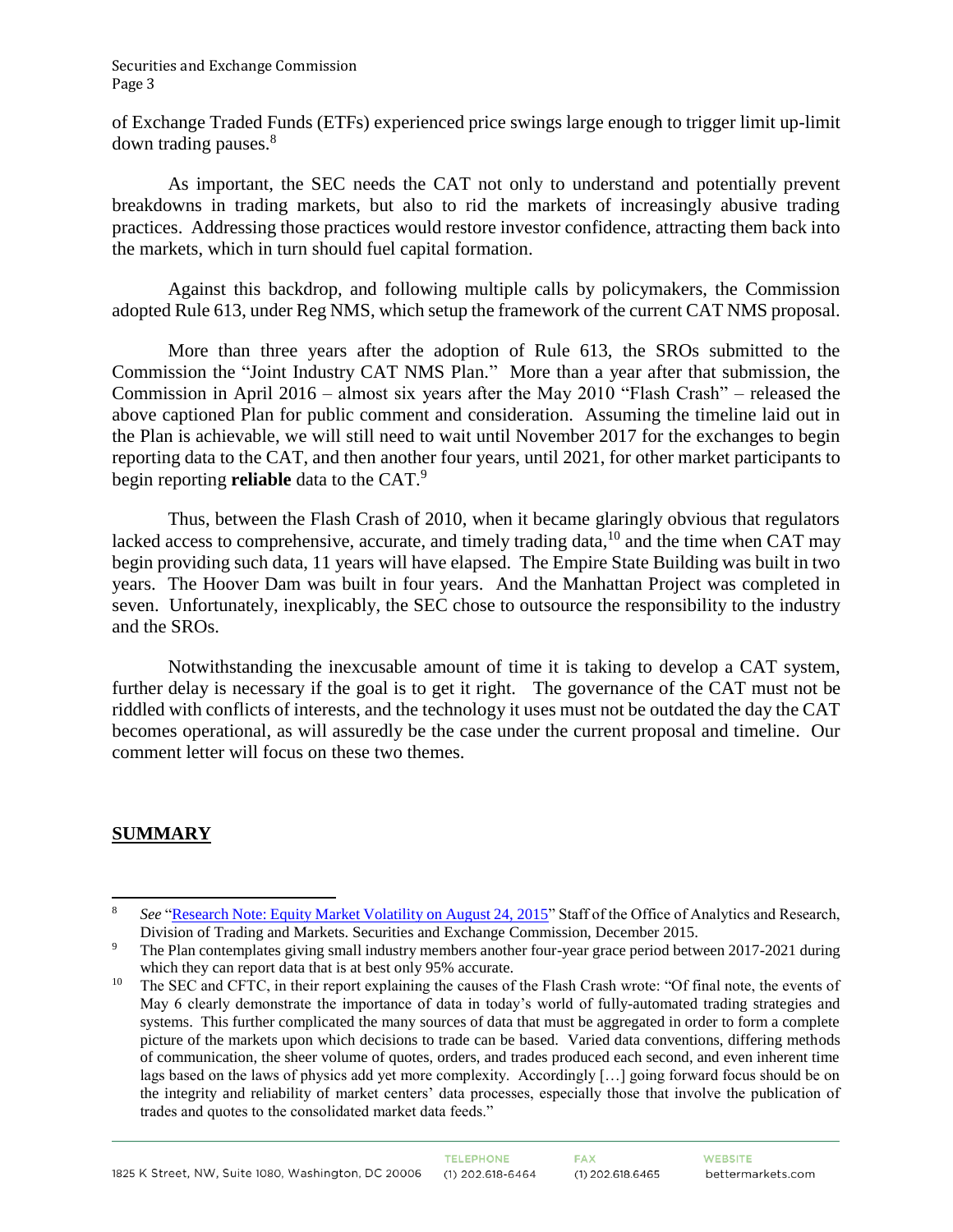The CAT Plan, as proposed, will not stand the test of time and its governance falls woefully short of what is needed to ensure that the mission of the SEC is advanced by such a potentially powerful tool like the CAT. If the CAT Plan is adopted by the Commission as is, the Commission will hand over the ownership, management, and control over mission-critical data to a private corporation, removed from SEC's direct oversight and control. The implications are serious and unacceptable. For example, the "access keys" to the CAT system and data will be in the hands of the industry, and they are to provide limited number of user accounts to the SEC; SEC's access to the CAT system and data is limited to its regulatory functions (and could potentially exclude analytical or academic needs); the CAT NMS corporation may charge the SEC for accessing the CAT system and its data; the SEC will be excluded from the governance of the CAT Plan; the CAT Plan Participants may dismiss the Plan Processor with no notice to the SEC; and the Plan Participants may make material changes to the functions and operations of the CAT NMS system (or matters related to the CAT data).

If those egregious deficiencies were not sufficiently fatal, the CAT Plan's next-day reporting regime and the lack of a real-time reporting requirement essentially render the tool useless for the purposes of prevention, surveillance, and rapid response to Flash Crash-like market events. Moreover, the CAT Plan's tolerance for error is unjustifiably high, and its further leniency towards "Small Industry Members" – which would easily constitute a majority of CAT's data Reporters – is misguided. Below we elaborate on these and other technology issues by addressing questions the Commission raised.

## **COMMENTS**

 $\overline{a}$ 

## **The proposed organization, governance, and managerial structure for the CAT, including funding and access to its data, is unacceptable.**

According to the proposed CAT Plan, the SROs will jointly form and own a Delaware corporation called CAT NMS, LLC. This private corporation will be managed by an Operating Committee comprised of only the Plan Participants<sup>11</sup> – the SEC itself will not have a seat at the Operating Committee's table. After the SEC approves the CAT Plan, the Operating Committee will select a Plan Processor. The Plan Processor then will build and maintain a Central Repository, which will receive and consolidate data from the Plan Participants and over 1,800 registered broker-dealers (Industry Members or CAT Reporters). The CAT will be funded by Industry Members and Plan Participants. Its data will be accessible to the Plan Participants, some of which are affiliated with broker-dealers, and to the SEC for regulatory purposes only. Worth remembering that many of these Plan Participants have been sanctioned by the SEC for various violations of the securities laws.  $12$  And secondly, many of these Participants have developed

<sup>&</sup>lt;sup>11</sup> As of this writing, the Plan Participants are: BATS Exchange, Inc.; BATS-Y Exchange, Inc.; BOX Options Exchange LLC; C2 Options Exchange, Incorporated; Chicago Board Options Exchange, Incorporated; Chicago Stock Exchange, Inc.; EDGA Exchange, Inc.; EDGX Exchange, Inc.; Financial Industry Regulatory Authority, Inc.; International Securities Exchange, LLC; ISE Gemini, LLC; Miami International Securities Exchange LLC; NASDAQ OMX BX, Inc.; NASDAQ OMX PHLX LLC; The NASDAQ Stock Market LLC; National Stock Exchange, Inc.; New York Stock Exchange LLC; NYSE MKT LLC; and NYSE Arca, Inc.

<sup>12</sup> *See* "SEC Charges Direct Edge Exchanges [owned by BATS Exchange] With Failing to Properly Describe Order Types." **Penalty: at least \$14 million.** *See, a*lso, "SEC Charges NYSE, NYSE ARCA, and NYSE MKT for Repeated Failures to Operate in Accordance With Exchange Rules." **Penalty: at least \$4.5 million.** *See,* also,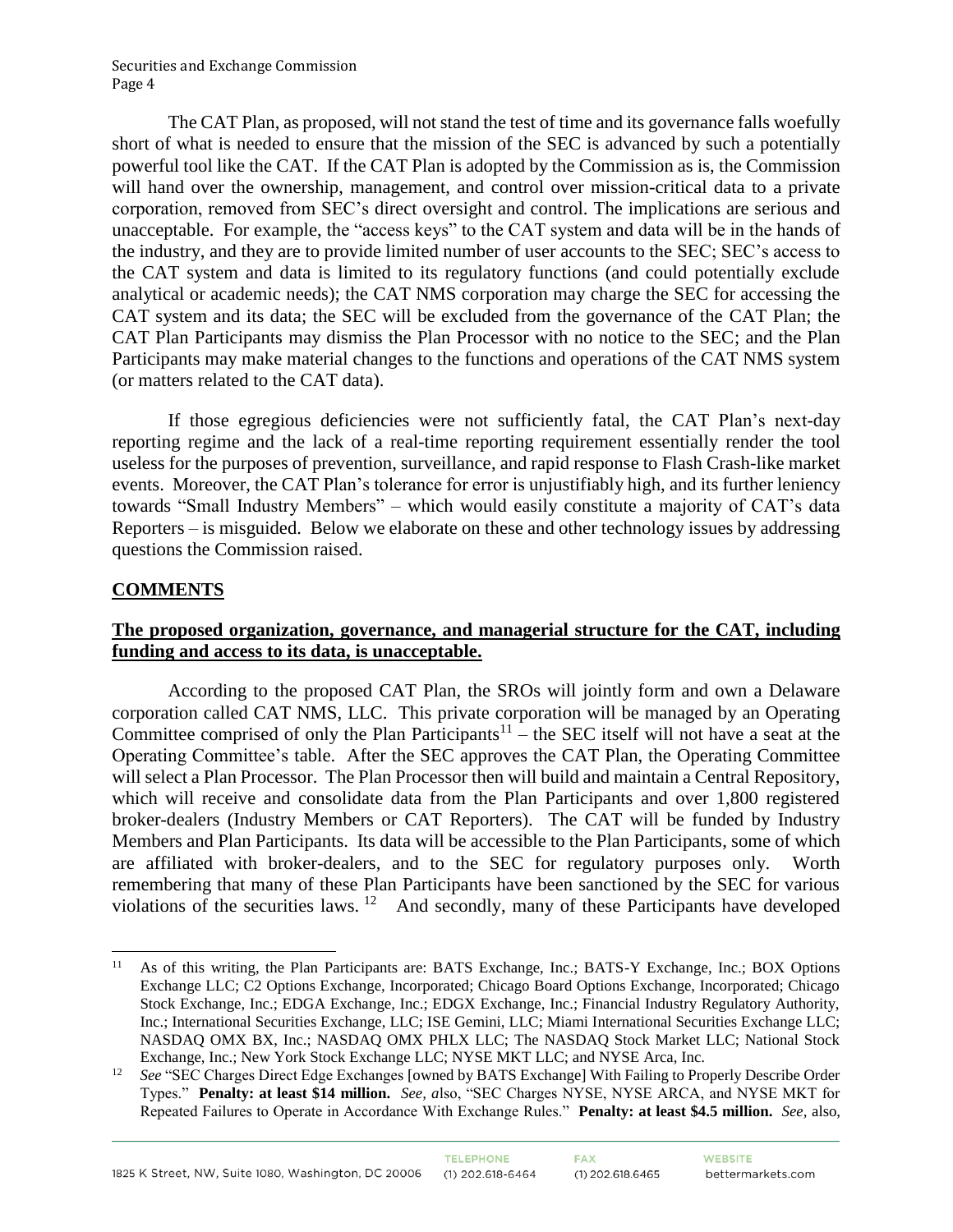$\overline{a}$ 

profitable business models cashing in on selectively providing information and disadvantaging certain market participants over other market participants. These simply are not the for-profit businesses that should be put in charge of and in control of CAT and its data, which will be a treasure trove of information for any for-profit company seeking to maximize profits (as opposed to the SEC with its mission of upholding the public interest).

The public interest and the SEC's own mission will be ill-served if the Commission decides to cede control of the CAT system and ownership of SEC mission-critical data to an exclusively industry-owned corporation. As **the** regulator of our capital markets, the SEC must be maximally empowered and independent from the profit-maximizing industry to protect investors, to strengthen the structure of modern day markets, and to remain accountable when it fails in its mission.

The CAT system and its data can potentially become a game-changer for the SEC. The tool can be used to not only surveil the markets and reconstruct market events to gain a deeper understanding of anomalies, but, perhaps even more consequentially, the tool can be used to detect and disrupt manipulative and unfair practices that harm many investors for the profit of a few traders. In short, it can help the Commission protect investors and level the playing field. And, yet, right from the onset, the Commission relinquishes the design, operation, and future enhancements to the system to outsiders, including the very for-profit businesses that reportedly engage in manipulative and unfair practices.

To illustrate the point, consider that the CAT Plan proposes that each Participant "will develop and implement [its own] surveillance system" that will be plugged into the CAT system. And each Participant will gain access to the CAT data. That would be like our intelligence services allowed the very entities that are to be surveilled to design and control the means and the data of such surveillance and oversight.

The Commission must reject the Plan's organizational and governance structure. The Commission may choose to outsource the building of the CAT system, as it currently does with its other IT systems, but it must host the system in-house, under its direct and sole control, retaining the prerogative to grant (or deny) access of the data to non-broker-dealer affiliated SROs. If the Commission believes it is necessary and appropriate, the Commission may enlist the alreadyformed Development Advisory Group  $(DAG)^{13}$  to support and advise the Commission, as it selects the contractor or a consortium of contractors that will build the CAT according to the specifications in Rule 613.

As to funding, modeled after SEC's own EDGAR system, the costs of building and maintaining the CAT should still come from the Reporters in a form of filing or technology fee.

<sup>&</sup>quot;SEC Charges NASDAQ for Failures During Facebook IPO." **Penalty: at least \$10 million.** *See,* also, "SEC Charges New York Stock Exchange for Improper Distribution of Market Data." **Penalty: at least \$5 million.** 

<sup>&</sup>lt;sup>13</sup> The Development Advisory Group is comprised of the Plan Participants and 27 other industry representatives. We note that there is no indication that the SEC has consulted with or benefited from the expertise of the Office of Financial Research, or included them in the DAG. One of OFR's key missions is to support federal agencies in collecting and standardizing financial data. Their experts can add valuable input on questions about design and testing on the reporting and consolidation systems, and format and storage of the resulting data.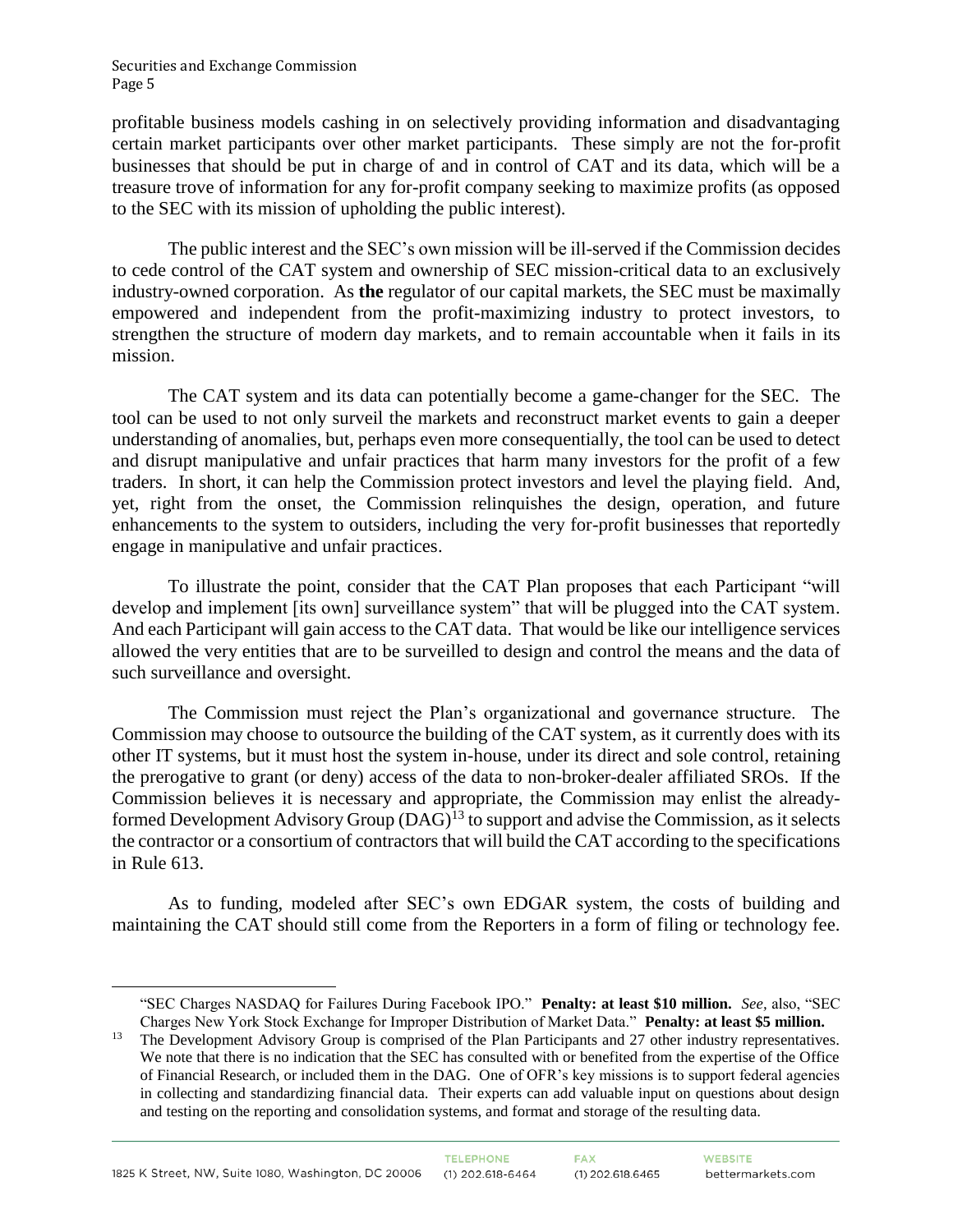In addition, the SEC should consider imposing a special usage fee on Reporters with high order cancellation rates and on those who engage in behaviors that may add noise into the CAT system.

In the alternative, the SEC must radically reconstitute the governance structure to reduce the industry's and SROs' dominance and increase the SEC's and public's representation in the governance of CAT NMS, LLC. The Commission must alter the charter and corporate identity of the CAT NMS, turning it into a not-for-profit organization, and align its mission to that of the SEC. The not-for-profit then must be led by a Board, the super-majority of which will be strictly independent directors. The chair of the Board must be a non-industry person appointed by the SEC. The Director of the Division of Trading and Markets must serve on the Board as a permanent vice-Chair. The newly formed not-for-profit organization can decide to maintain the DAG to advise and support CAT. The SEC should then solely control access and usage of the CAT system.

Whichever approach the SEC takes, it must alter the CAT Plan to ensure that the CAT is properly managed and controlled by the SEC for the sole benefit of investors and the national market system as a whole.

#### **Some of the operational and technical aspects of the CAT Plan are also unacceptable.**

Timeliness of Data Reporting: Reporters should be required to provide real-time or near real-time reporting.

The CAT Plan requires that Participants report data to the Central Repository by 8 a.m. on the next trading day. For example, a trade (or any other reportable event) completed at 9:30 a.m. on a Friday on an exchange would not have to be reported into the CAT system until the following Monday at 8 a.m. – 70.5 hours after the trade has occurred. And delays for hours or close to a full day would presumably be commonplace. Today, FINRA's TRACE and other systems require much faster reporting, ranging from 10 seconds to 15 minutes on trade transactions. The CAT Plan offers no convincing justification for the extraordinarily lax reporting time frame, particularly given that market participants have real time access to the information and electronic transmission of it would only take seconds if not nanoseconds.

Real-time, or near real-time would allow for much more robust surveillance and quicker reaction time. As suggested by experts at Lawrence Berkeley National Laboratory, there are reliable measurement methods that can be devised with the help of a high performance computer system that would provide regulators with early warnings of an impending Flash Crash-like event. These methods might provide as much as an hour of lead time, enabling regulators to intervene to pre-empt or mitigate such crashes. These can only work when the CAT receives real-time or near real-time reporting, and is able to consolidate such data for monitoring and surveillance. In a study they write:

"Current post-Flash Crash regulatory approaches are based on 'circuit breakers,' which suspend trading when price or volatility triggers set them off. These are very 'blunt instruments' that do not allow the market to self-correct and stabilize, and they can easily make a bad situation worse. Our tests showed that [certain methods outlined in the study]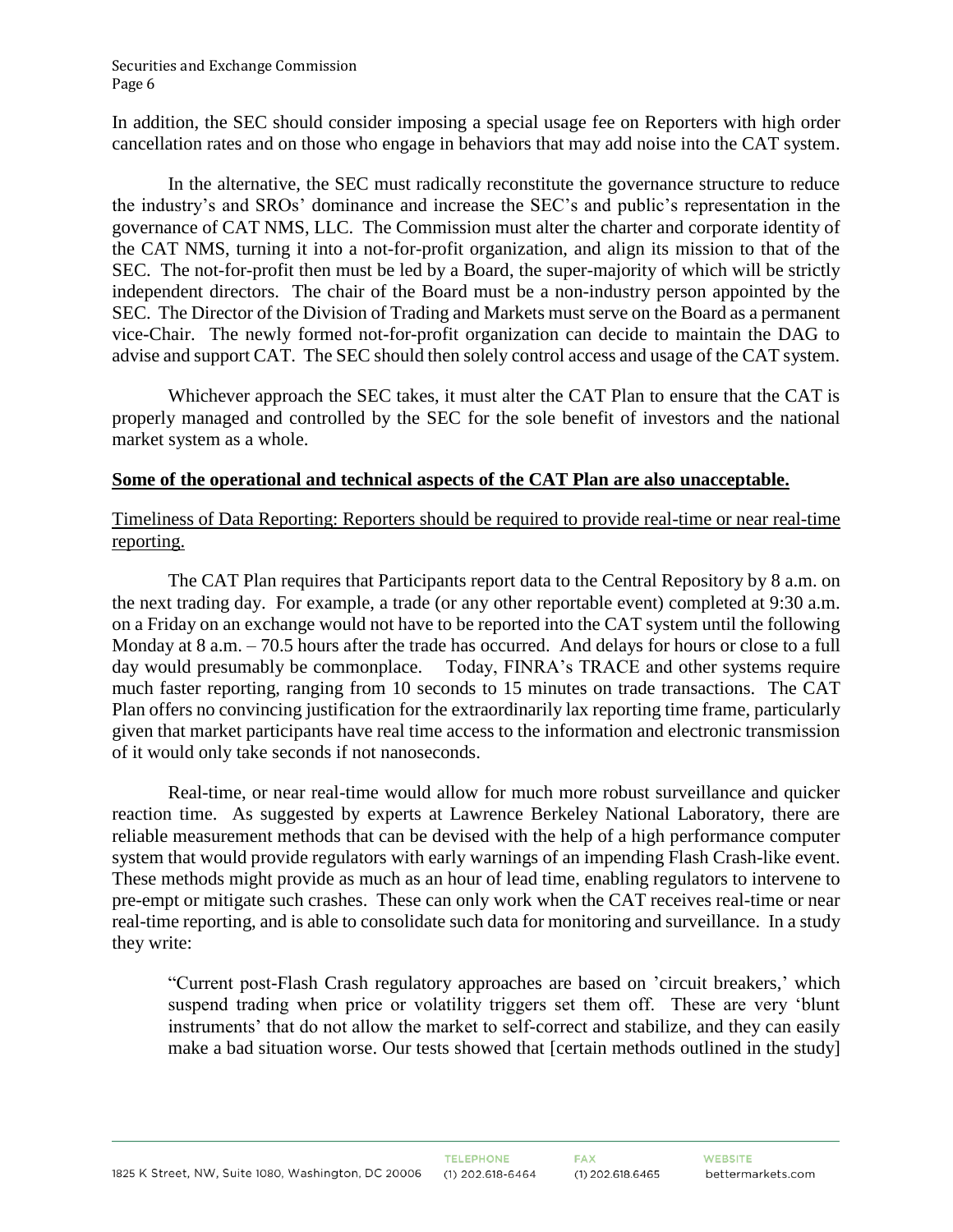could provide early warning signals for a more gradual 'slow down, rather than stop' replacement for on/off circuit breakers."<sup>14</sup>

Without real-time reporting functionality, the CAT will serve at best as a data archive, not a meaningful surveillance system that could help the SEC detect unstable trading patterns, avert flash crashes, and halt abusive trading practices while they are in progress.

#### Futures Data: The CAT Plan must include futures data.

As proposed, the CAT will not include futures data, which is a glaring omission. The SEC and other regulators concluded that the Flash Crash itself was caused by a futures contracts trade.<sup>15</sup> In other words, even if we had a fully operational CAT at the time of the flash crash, CAT's database would not have included the necessary dataset to enable the SEC and the CFTC to conduct an audit to learn the identity of the trader or the type, timing, and size of the order – basically, the causes of the crash.

#### Single Processor: The Plan should provide that the Plan Processor's contract is re-opened every five years to ensure the Plan remains state-of-the-art.

In discussing the Plan Processor's selection and development, the Commission asks in the release whether there are "adequate and appropriate incentives for continuous CAT innovation and cost reductions" if there is a single Plan Processor. This is a legitimate concern. To prevent the stagnation of the CAT system and encourage innovation, the Commission should consider reopening the Plan Processor's contract every five years and providing a process for public input. This will force the SEC to re-evaluate the performance of the system and the Plan Processor at least periodically, with the benefit of public input. If the incumbent is again selected, the Commission can provide its reasoning to the public. In addition, the SEC should have access to any information it needs on an on-going basis to assess the performance of the system and the Plan Processor, and the authority to intervene whenever appropriate and necessary.

#### Data Format: Reporters should be required to use a uniform data format.

The Commission should mandate the most widely used, open-sourced, machine-readable data format possible. All CAT Reporters should be required to use that format. Without such a uniform format, accuracy of the data and speed of consolidation will suffer. Some have argued that a shift to uniform data standards would "improve accountability to investors, allow public companies to automate compliance tasks, and enable the use of data analytics tools by SEC staff," and would "deliver benefits to investors, companies, and the Commission itself that are disproportionate to the resources invested."<sup>16</sup> While not applicable to independent agencies, President Obama has even issued the Executive Order of May 9, 2013<sup>17</sup> and Agency Memorandum

 $\overline{a}$ <sup>14</sup> *See* "Federal Market Information Technology in the Post Flash Crash Era: Roles for Supercomputing." Bethel, E. Wes; David Leinweber; Oliver Rubel; and Keshenq Wu. Lawrence Berkeley National Laboratory. (2011).

<sup>&</sup>lt;sup>15</sup> *See* "Findings Regarding the Market Events of May 6, 2010" by the staff of the SEC and CFTC available at <https://www.sec.gov/news/studies/2010/marketevents-report.pdf> (2010).

<sup>16</sup> *See* Data Transparency Coalition Letter to the SEC at [https://www.sec.gov/comments/disclosure](https://www.sec.gov/comments/disclosure-effectiveness/disclosureeffectiveness-55.pdf)[effectiveness/disclosureeffectiveness-55.pdf.](https://www.sec.gov/comments/disclosure-effectiveness/disclosureeffectiveness-55.pdf)

<sup>&</sup>lt;sup>17</sup> *See* The White House, "Executive Order -- Making Open and Machine Readable the New Default for Government [Information"](https://www.whitehouse.gov/the-press-office/2013/05/09/executive-order-making-open-and-machine-readable-new-default-government-) May 09, 2013.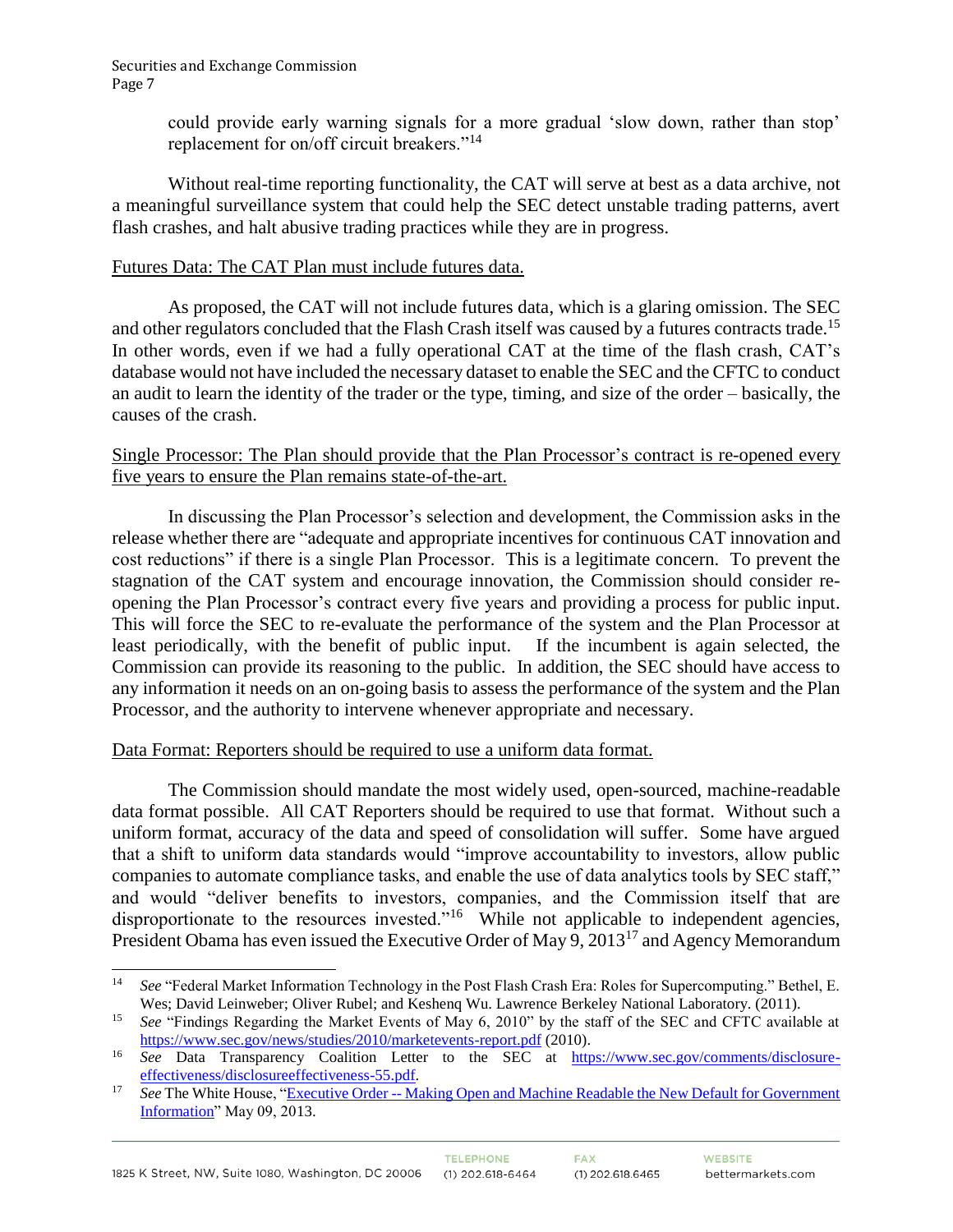requiring "agencies to collect or create information in a way that supports downstream information processing and dissemination activities."<sup>18</sup> With the CAT system, the SEC has an opportunity to set 21<sup>st</sup> century data standards and follow the trends set for other Federal agencies.

### Time Granularity: Some reportable events should have a more precise granularity.

The CAT Plan requires Reporters to record and report the time of each event at one millisecond resolution. With a significant portion of today's trades occurring at microseconds intervals, the proposed time-stamp's resolution will be insufficient to show the precise time of the reportable activities. With millisecond time-stamps, the activities that occur within microsecond frequency will be rounded up, in the process blurring the time granularity and losing useful information. For some practices, such as cancellations, stuffing, and other "noisy" behaviors, which HFT traders rely upon, the Commission should require a more precise granularity to more comprehensibly and accurately capture the frequency and scale of such practices.

#### Clock Synchronization: Reporters should synchronize their clocks more precisely.

According to the Plan, all Reporters must sync their CAT business clocks "used to record the date and time of any Reportable Event" within 50 milliseconds of the time maintained by the National Institute of Standards and Technology. Today, firms that receive direct feeds from exchanges have a more precisely synchronized clocks than the CAT Plan proposes (some as precise as 1 **microsecond**).<sup>19</sup> There is no technical reason why the Commission should not require a much more precise clock synchronization. At the minimum, the Commission should require the same best time-accuracy and resolution as the firm or the exchange has adopted, used or is available for its internal and/or commercial purposes.

## Treatment of Manual Orders: The Commission should establish anti-gaming provisions.

The CAT Plan allows for a one second time resolution for "manual orders." The Commission should establish provisions to prevent gaming of this option, such that Reporters do not program or script their algorithms to imitate a "manual" order, while in fact executing it in an automated fashion.

#### Use of LEI: The Commission should require use of LEI.

As proposed, the CAT does not require the use and reporting of Legal Entity Identifiers (LEI) of Reporters and their Customers. The Commission should mandate the use of LEI whenever applicable. As the adoption of LEI widens, regulators of financial markets – both U.S. and non-U.S. – can quickly conduct audits. Some have even argued that the use of LEIs can reduce costs for industry in collecting, cleaning, aggregating, and reporting data to government regulators; reduce private firms' operational risks and improve their internal risk management; and enhance industry's market discipline.<sup>20</sup>

 $\overline{a}$ <sup>18</sup> *See* The White House, ["Memorandum for the Heads of Executive Departments and Agencies:](https://www.whitehouse.gov/sites/default/files/omb/memoranda/2013/m-13-13.pdf) Open Data Policy-[Managing Information as an Asset"](https://www.whitehouse.gov/sites/default/files/omb/memoranda/2013/m-13-13.pdf) May 9, 2013.

<sup>19</sup> According to one time-synchronization expert we spoke to, all major exchanges and largest Wall Street firms (constituting over 90% of the trading volume) have time resolutions and accuracy of 1 microsecond.

<sup>&</sup>lt;sup>20</sup> *See* Treasury Department, ["Frequently Asked Questions: Global Legal Entity Identifier \(LEI\)"](https://www.treasury.gov/initiatives/wsr/ofr/Documents/LEI_FAQs_August2012_FINAL.pdf) August 2012.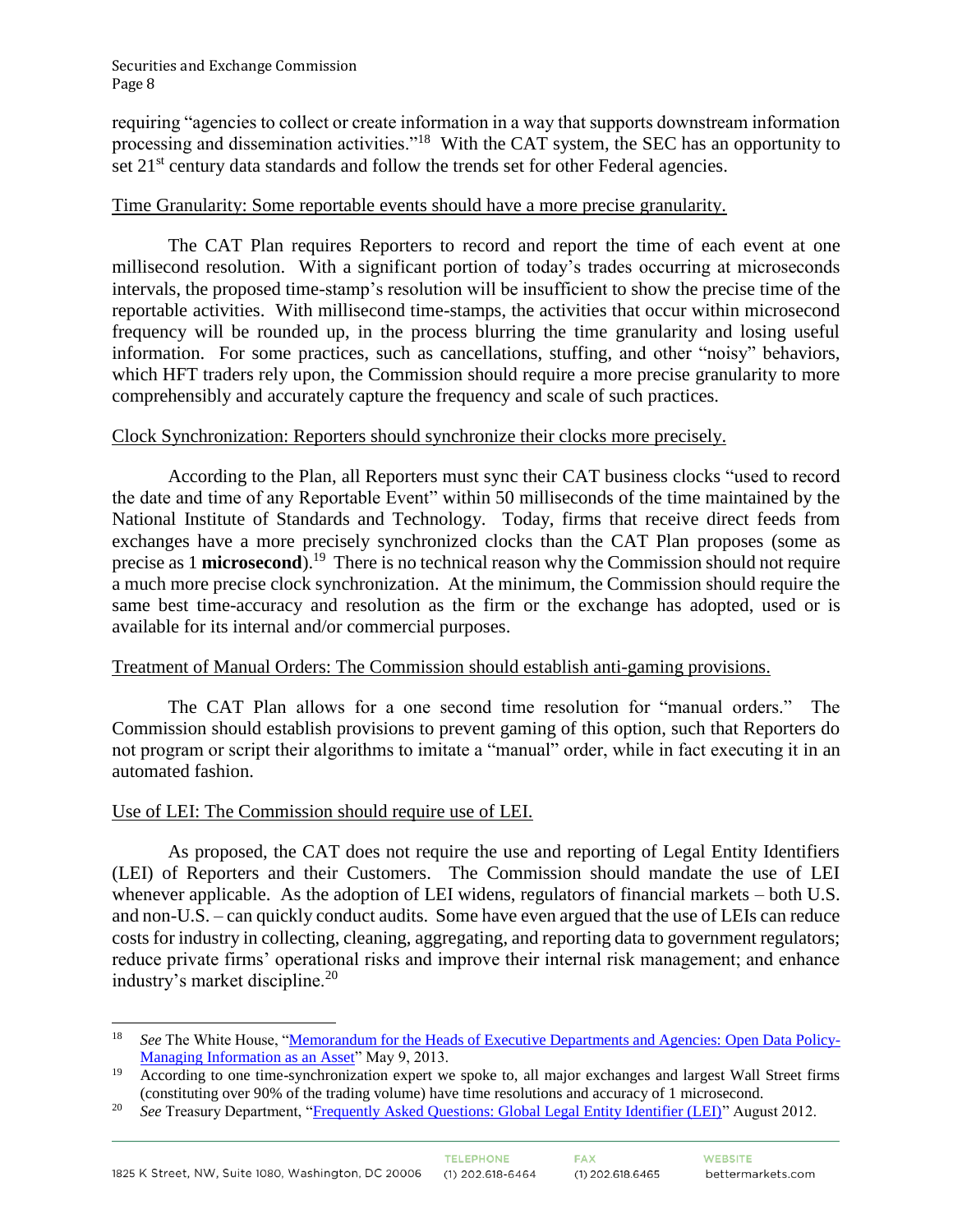#### Customer IDs: The Commission should require use of universal customer identification.

Rule 613 allowed CAT NMS, as an alternative to a universal customer ID, to adopt a "Customer Information Approach" which would permit broker-dealers to assign their own, firmbased customer IDs, and use those when reporting to the CAT. The Commission should require a universal customer ID to aid in the accuracy, integrity, and consolidation of CAT data. Firm-based IDs will significantly increase the complexity and fragmentation of the dataset, slowing down consolidation. A universal customer ID will also greatly assist the Commission or SROs to reconstruct events and precisely trace reportable events to the violator of law.

#### Error Rates: The Commission should tolerate a very low error rate from the outset and treat all Reporters equally.

As proposed by the CAT Plan, Reporters will be allowed to report erroneous data. The CAT Plan proposes to have a discriminatory error-rate tolerance schedule: For the first year, Plan Participants (i.e., the exchanges) will be permitted to have a 5% error rate, while Large and Small Industry Members will have a limitless error rate; for the second year, Plan Participants' error rate will be lowered to 1%, while the error rate for Large Industry Members will be lowered to 5%, and Small Industry Members will, again, have a limitless error rate; for the third year, Plan Participants and Large Industry Members will have a 1% error rate and Small Industry Members a 5% error rate; and finally, only in year four will all reporters have a 1% error rate.

In the proposing release, the Commission notes that FINRA's Order Audit Trail System (OATS), a 20-year old system that serves a purpose similar to the one envisioned for CAT, has **less** than a 1% error rate. Given industry's experience with OATS, there is no technical reason why the CAT should have such high interim or final error rates. Similarly, the Commission suggests no compelling reason why Small Industry Members – which will account for more than half of all Reporters – should be excused from low error rate requirements. Small Industry Members are broker-dealers with "total capital (net worth plus subordinated liabilities) of less than \$500,000 on the date in the prior fiscal year."<sup>21</sup> The Industry CAT NMS Plan filed with the SEC on February 8, 2016, included a survey of potential CAT Reporters, in which of the 167 respondents, 118 had identified themselves as Small Industry Member.<sup>22</sup> Given their size range, and the massive amount of data they collectively represent, accurate data from these market participants is critically important for purposes of surveillance and reconstruction of market events. If the CAT system is replete with erroneous, missing, or incomplete data  $-$  as is possible for the first two years when a majority of CAT Reporters will be permitted to have limitless error rates – then the utility of the system will be significantly impaired. The result will be a further de facto delay in the completion of the CAT system.

## **CONCLUSION**

 $\overline{a}$ <sup>21</sup> 17 C.F.R. §240.0-10(c)<br><sup>22</sup> See Appendix C. p. 40

<sup>22</sup> *See* Appendix C, p. 49 of "National Market System Plan Governing the Consolidated Audit Trail Pursuant to Rule 613 of Regulation NMS under Securities Exchange Act of 1934" available at [http://www.catnmsplan.com/web/groups/catnms/@catnms/documents/appsupportdocs/cat\\_nms\\_plan\\_020816.p](http://www.catnmsplan.com/web/groups/catnms/@catnms/documents/appsupportdocs/cat_nms_plan_020816.pdf) [df.](http://www.catnmsplan.com/web/groups/catnms/@catnms/documents/appsupportdocs/cat_nms_plan_020816.pdf)